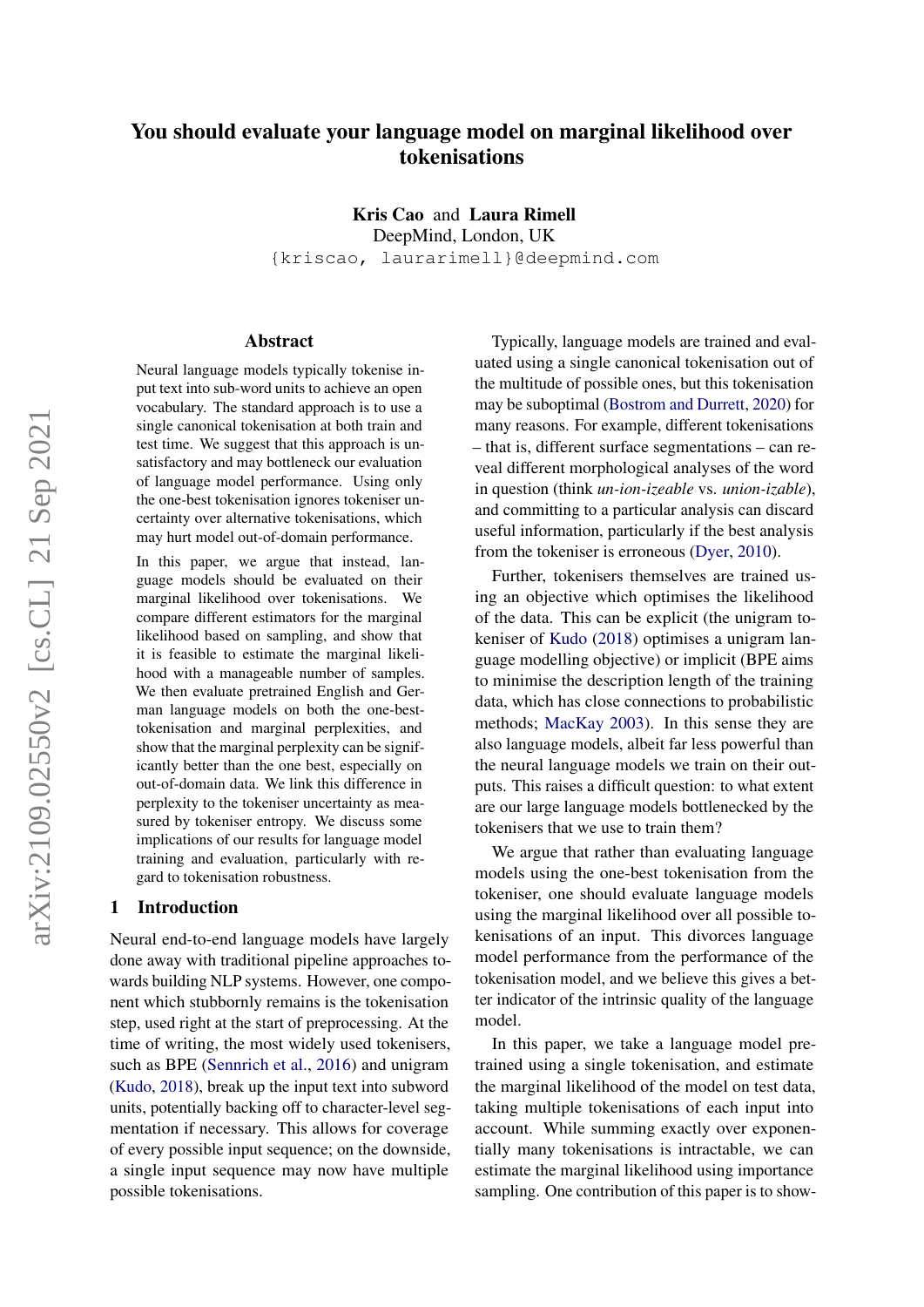case low-variance estimators of the marginal likelihood based on sampling without replacement. We cast the tokeniser as the proposal distribution for our importance sampling estimator, which clearly delimits the role of the tokeniser. Indeed, as the number of samples we consider increases, the language model becomes less and less coupled to the tokeniser, and our evaluation becomes more intrinsic to the language model itself, rather than the language model + tokeniser combination.

We demonstrate that there can be a significant difference – which we call the *marginal gap* – in marginal likelihood compared to one-best tokenisation likelihood, especially on out-of-domain evaluation sets. This suggests that the tokeniser is failing to generalise well to out-of-domain data, and is therefore a significant bottleneck to the generalisation capability of the language model. Thus, taking the one-best tokenisation likelihood is a poor proxy for the true language model performance.

We next show that there is a correlation between the uncertainty of the tokeniser (as measured by the entropy of the segmentation lattice) and the marginal gap. We give an efficient dynamic program to calculate the entropy of the segmentation lattice, and show that this entropy is predictive of how poorly the tokeniser fails to generalise. This suggests that measuring tokeniser entropy can be a useful signal for adding additional samples to our estimate of the marginal likelihood. We also use our sampled tokenisations to demonstrate that language models are particularly sensitive to variations in tokenisation, a challenge that must be mitigated for marginal likelihood evaluation.

Finally, we investigate how many samples are necessary to obtain an accurate estimate of the marginal likelihood. We show that many samples are necessary, but only relatively few samples contribute significantly to this estimate. This shows that the tokeniser distribution over tokenisations differs significantly from the language model posterior distribution over tokenisations – indeed, taking only the best tokenisation from the samples can recover most of the performance increase obtained by marginalisation. This gives weight to our finding that tokenisers generalise poorly, and that the one-best tokenisation can often be suboptimal.

We conclude by discussing some implications of our results, particularly for languages with richer morphology than English. Finally, we sketch potential future directions to bridge this gap by using sampled tokenisations at training time, and how this might improve language model robustness.

## <span id="page-1-0"></span>2 Taking multiple tokenisations into consideration

We denote by  $D$  (for document) a string of text whose score we would like to calculate. Given a vocabulary V of sub-word tokens (which is usually induced by the tokeniser), we denote by  $T_i$ potential tokenisations of  $D - i.e.$  sequences of tokens  $t_1 t_2 \dots t_{n_i}$  such that each  $t_i \in V$  and the sequence detokenises to D. An autoregressive neural language model (with parameters  $\theta$ ) is a model which decomposes the probability of the full sequence into a series of left-to-right predictions:  $P_{\theta}(T, D) = \prod_{i=1}^{n} P_{\theta}(t_i | t_{\leq i})$ . Crucially, neural language models  $P_{\theta}$  do not score D directly, but rather token sequences  $P_{\theta}(T, D)$ . For any input document D, a tokeniser will define a canonical tokenisation  $T^*$ , and one usually approximates  $P_{\theta}(D)$  with  $P_{\theta}(T^*, D)$ .

We believe, on the other hand, that it is more principled to marginalise over all possible tokenisations; that is, calculate  $\sum_{T} P_{\theta}(T, D)$  directly. There could be significant tokeniser uncertainty over the correct tokenisation; we can view the uncertainty as either caused by ambiguity in local context imposed by the strong independence assumptions made by tokenisers, or because of inherent tokeniser uncertainty when confronted with out-of-domain input. In either case, incorporating additional analyses in the form of extra tokenisations can give the language model extra information compared to the one-best tokenisation. We believe that the marginal likelihood better represents the true capability of the language model, without the constraint of the tokeniser.

However, exactly calculating the marginal likelihood is infeasible, as the number of possible tokenisations is exponential in the length of the input text. Whenever calculating a marginal exactly is infeasible, the classical approach is to approximate it using samples. The best distribution to sample from would be the model posterior distribution over tokenisations given text, as this gives the lowest variance estimator; unfortunately, we are unaware of any methods that would let us sample directly from this distribution. Therefore, to estimate the marginal language model likelihood, we turn to importance sampling. Given some proposal distribution  $Q(T|D)$  of possible tokenisations, we can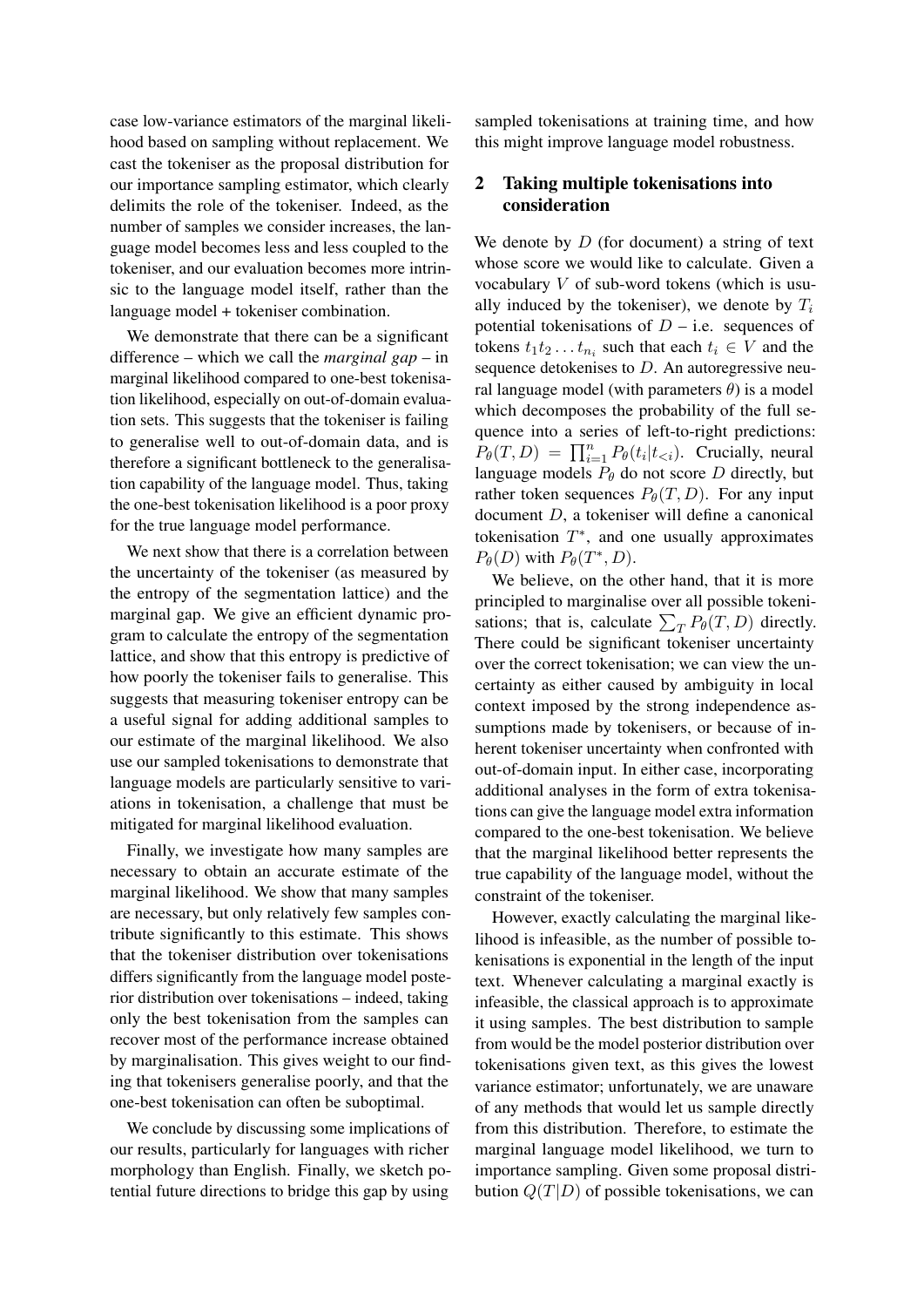use the importance sampling estimator

$$
P(D) = \sum_{T} P(T, D) = \mathbb{E}_{T \sim Q} \frac{P(T, D)}{Q(T|D)} \quad (1)
$$

Now, it remains to find a suitable proposal distribution  $Q(T|D)$ . In this paper, we use the unigram tokeniser of [Kudo](#page-9-0) [\(2018\)](#page-9-0), as this is the only probabilistic tokeniser that we are aware of. This tokeniser first constructs a lattice of all possible tokenisations given an input and a lexicon of word pieces. Distinct tokenisations of the input correspond to paths through this lattice, and the score of a tokenisation is the sum of the scores of the tokens along the path. As the score decomposes along lattice segments, many interesting quantities, such as  $Q(D)$  (the marginal likelihood of an input text under the tokeniser), are exactly calculable. This allows not only for sampling from the lattice of possible tokenisations, but also calculating the score of a given tokenisation (i.e. estimate  $Q(T|D) = Q(T,D)/Q(D)$ , which is necessary to estimate the importance weight.

Tokenising consistently There is prior evidence [\(Lazaridou et al.,](#page-9-3) [2021\)](#page-9-3) to suggest that Transformer language models are able to effectively leverage memory, and that perplexities of repeated words in a document can be much lower than the perplexity of the first occurrence of that word. We show in Section [4.3](#page-5-0) that this copying ability is tied to the exact tokenisation of that word: if a word reoccurs in a document with a different tokenisation, its perplexity is much higher than if it reappears with the same tokenisation.

Armed with this insight, we design an alternative proposal distribution which samples a single tokenisation for each unique whitespace-delimited type in a document, and then shares that tokenisation for each token of that type in the document. We note that it is possible to adapt a pre-trained unigram tokeniser to do this, by passing in only the unique whitespace types in a document to the tokeniser and reconstructing the document from the sampled tokenisations. This is possible because the unigram tokeniser does not consider context when tokenising, and whitespace tokens are tokenised independently. We note that this two-stage word generation process, where first we generate the vocabulary for a document, and then generate the document from that vocabulary, has close connections to the two-stage language models proposed

<span id="page-2-0"></span>in [Goldwater et al.](#page-9-4) [\(2011\)](#page-9-4). The problem of tokenising consistently only arises when sampling from the tokeniser; the one-best tokenisation of an input from the unigram tokeniser will always tokenise each occurrence of a type identically.

#### 2.1 Lowering the variance of the estimator

A naive approach to estimating the marginal like-lihood using Equation [1](#page-2-0) would be to sample  $n$  tokenisations  $T_1, \ldots, T_n$  at random from  $Q(T|D)$ , score the resulting tokenisations using the language model  $P_{\theta}(T_i, D)$ , and average the resulting importance weighted scores. However, due to Jensen's inequality, this is only a lower bound of the true marginal likelihood. We can obtain a tighter bound with the same number of samples by taking the average in probability space rather than log space (as in [Burda et al.](#page-8-1) [\(2016\)](#page-8-1))

$$
\log P_{\theta}(D) \approx \log \left( \frac{1}{n} \sum_{i} \frac{P_{\theta}(T_i, D)}{Q(T_i|D)} \right) \tag{2}
$$

Changing the sampling procedure Taking  $n$ independent samples from Q can result in highvariance estimates if the entropy of  $Q$  is low and it assigns low probability to tokenisations with high posterior probability under the language model  $P_{\theta}$ . In this case, one would expect to see multiple repeated samples, which do not sufficiently explore the sample space. One option to lower the variance of the estimate is to instead sample without replacement (WOR). By enforcing that all samples are distinct, we can explore the sample space better,

However, sampling without replacement without exactly enumerating all possible sample outcomes is tricky. [Kool et al.](#page-9-5) [\(2019\)](#page-9-5) show how to sample without replacement for sequence models using stochastic beam search (SBS). Unfortunately, the segmentation lattice used in the unigram tokeniser is not locally normalised, and we cannot naively use SBS. We therefore adapt the SBS algorithm by first running the forward algorithm on the segmentation lattice to calculate the normalising constant at each point of the lattice; we can then combine Viterbi backwards n-best search with the constrained Gumbel-max trick used in SBS to exactly sample n tokenisations WOR.

If we sample without replacement, the inclusion probability of a tokenisation  $T_i$  is no longer equal to  $Q(T_i|D)$ . [Kool et al.](#page-9-5) [\(2019\)](#page-9-5) show that, for the expectation of a function  $f$  under a distribution  $Q$ , an unbiased estimator using a set of  $k$  samples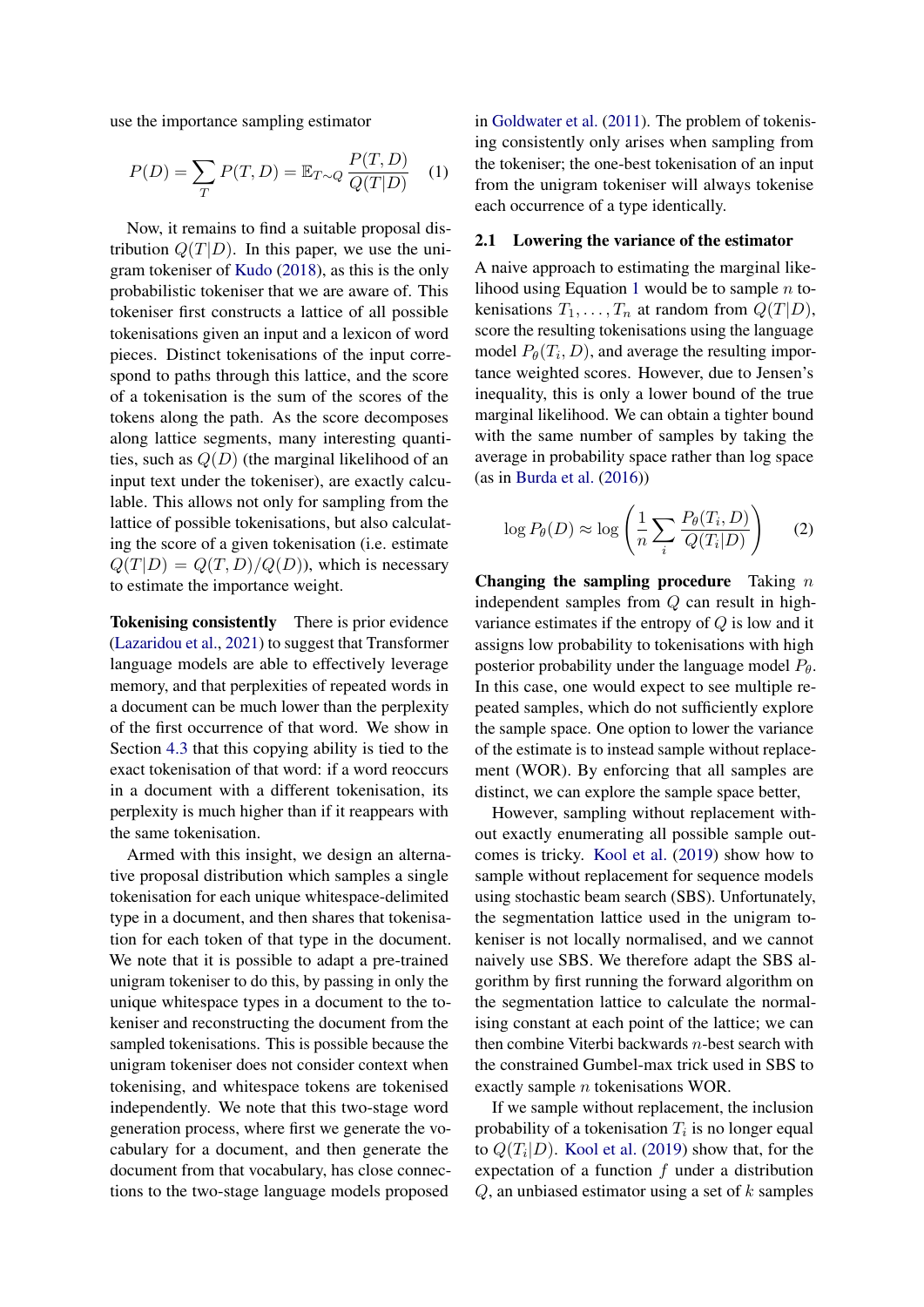without replacement is given by

$$
\mathbb{E}_{T \sim Q} f(T) \approx \sum_{i=1}^{k} \frac{Q(T_i)}{q_{\kappa}(T_i)} f(T_i)
$$
 (3)

 $\kappa$  is the perturbed score of the  $k + 1$ th item during search and  $q_{\kappa}(T) = 1 - \exp(-\exp(\log Q(T)-\kappa))$ is the probability that a Gumbel variable with location  $\log Q(T)$  takes a value greater than  $\kappa$ . In our case,  $f(T) = P_{\theta}(T, D)/Q(T)$ , and if we calculate this sum before taking the logarithm to obtain a tighter bound, then the  $Q(T)$  terms cancel and we obtain the following estimator for the marginal likelihood of a document:

$$
\log P_{\theta}(D) \ge \log \left( \sum_{i} \frac{P_{\theta}(T_i, D)}{q_{\kappa}(T_i)} \right) \tag{4}
$$

Including the best tokenisation To lower the variance of the estimate further (at the cost of introducing some bias), we can always include the best tokenisation from the tokeniser in our set of samples [\(Botev et al.,](#page-8-2) [2017\)](#page-8-2). This method decomposes estimating  $\sum_{T} P_{\theta}(T, D)$  as  $P_{\theta}(T^*, D)$  +  $\sum_{T \neq T^*} P_{\theta}(T, D)$ . We can then estimate the sum over all tokenisations using exactly the same methods as before, using the new distribution  $Q^*$  which places 0 mass on  $T^*$  and renormalises the resulting probabilities for other tokenisations. It remains to simulate samples from  $Q^*$  using samples from Q. We note that for sampling with replacement, a simple technique to sample from  $Q^*$  is simple rejection sampling, where we discard any sample from Q that equals  $T^*$ . However, if  $Q(T)$  is particularly peaked around  $T^*$ , then this procedure may require many rejection steps. Therefore, we do not investigate this estimator further.

When sampling without replacement, we have to be a little more careful. We note that the following scheme samples  $k$  times exactly without replacement from Q<sup>∗</sup> :

- 1. Take  $k + 1$  items  $T_1, \ldots, T_{k+1}$  WOR from Q.
- 2. If any  $T_i = T^*$ , discard it from the sample.
- 3. Otherwise discard  $T_{k+1}$

We also note (by conditioning on the event that  $T^*$  appears in the sample) that the inclusion probabilities are easily calculated (if  $T^*$  appears in the sample, take  $\kappa$  to be the perturbed score of the  $k + 2$ th item; otherwise take it to be the perturbed score of the  $k + 1$ th item).

Algorithm 1: Recursive algorithm for lattice entropy **Result:** entropy  $H_n$  of segmentation lattice **init**  $H_0 = 0$ ,  $\alpha[i]$  the forward marginals; for  $i = 1$  to n do for  $w$  token terminating at position  $i$  do  $j =$  start position of  $w$ ;

$$
\begin{array}{c}\n\mathcal{U}\varphi(w) \text{ is the score of token } w ; \\
p(w) = \exp(\alpha[j] + \varphi(w) - \alpha[i]); \\
H_i + \equiv p(w)(H_j + \log p(w)) \\
\text{end}\n\end{array}
$$

<span id="page-3-0"></span>return  $H_n$ 

#### 2.2 Summing over the  $n$ -best tokenisations

An alternative approach to estimating  $\sum_{T} P_{\theta}(T, D)$  is to restrict the sum to a smaller set of suitable candidates. As the unigram tokenisation objective decomposes over segments, one can use Viterbi search to find exactly the  $n$  highest scoring tokenisations from the tokeniser. We then score each tokenisation using the language model, and sum the contribution of each estimate to obtain a (lower bound) estimate of the marginal likelihood. This estimator is high-bias and low-variance compared to the sampling-based estimators; we show in Section [4.1](#page-4-0) that, although the  $n$ -best estimator performs well, it is possible to tune the sample-based estimators to perform better by trading bias for variance.

## 3 Measuring segmentation lattice entropy

We believe that the entropy of the tokeniser segmentation lattice is an important quantity to measure. The entropy quantifies the uncertainty of the tokeniser, and has a nice interpretation as the (logarithm of the) size of the set of alternatives the tokeniser is choosing uniformly over. While the entropy over hidden states of other structured models like HMMs and CRFs have previously been published [\(Hernando et al.,](#page-9-6) [2005;](#page-9-6) [Mann and Mc-](#page-9-7)[Callum,](#page-9-7) [2007;](#page-9-7) [Ilic,](#page-9-8) [2011\)](#page-9-8), and a uniform treatment in terms of expectation semirings is given in [Li and](#page-9-9) [Eisner](#page-9-9) [\(2009\)](#page-9-9), we are unaware of previous elementary derivations of the entropy of a segmentation lattice. We give the algorithm in Algorithm [1.](#page-3-0)

Note that the recursion has a particularly nice interpretation in terms of information theory. Recall that the entropy of a random variable can be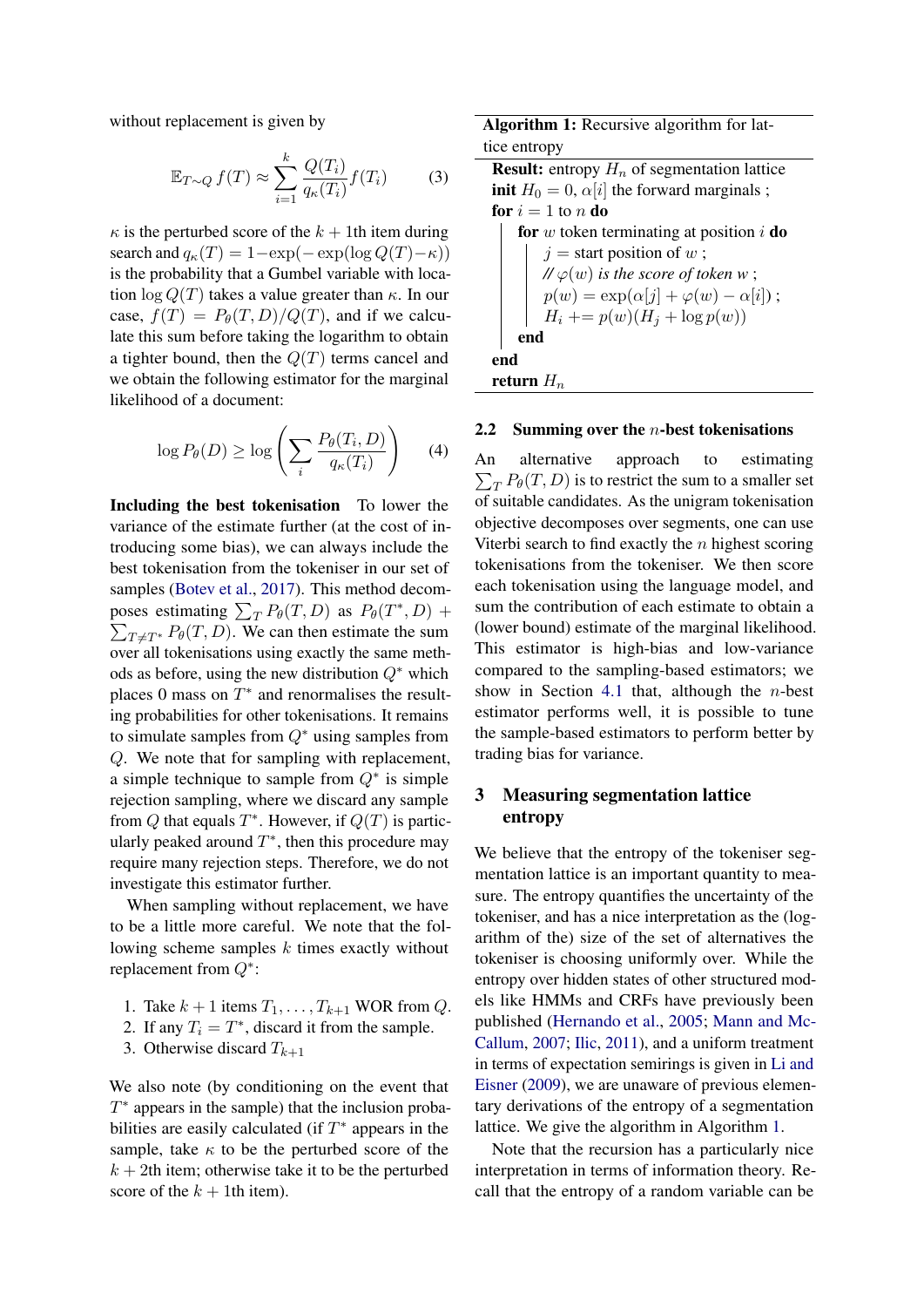thought of as the necessary number of bits to transmit the random variable. The recursion states that, to transmit the lattice up to position  $i$  (which takes  $H_i$  bits), we can transmit a prefix of the lattice (using  $H_i$  bits), and then transmit the token w that goes from j to i (using  $\log P(w)$  bits). The total number of bits necessary is then the weighted sum of all possible ways of doing this, where the weights are given by the probability of that particular decomposition.

#### 4 Experiments

For our experiments, we first pretrain language models using one-best tokenisations from a tokeniser using WMT news shared task data [\(Bar](#page-8-3)[rault et al.,](#page-8-3) [2020\)](#page-8-3). We train models on both English and German data up to September 2017, reserving the rest of the 2017 data for validation and model selection. We use a Transformer-XL [\(Dai](#page-8-4) [et al.,](#page-8-4) [2019\)](#page-8-4) model with 18 layers and a hidden size of 1024. During evaluation time, we do not use Transformer-XL memory, due to the interaction of batching and sampled tokenisation. While this may depress our results, we are not interested in absolute model performance *per se*, but rather in the relative performance of the marginal likelihood vs. the one-best likelihood.

The tokeniser we use at both training and evaluation time is a unigram tokeniser as implemented in the SentencePiece package [\(Kudo,](#page-9-0) [2018\)](#page-9-0), with a vocabulary size of 50529. We train the tokeniser on the same training set, with a random sample of 100 million sentences for English, and 10 million documents for German.

#### <span id="page-4-0"></span>4.1 Measuring the marginal likelihood

For both English and German, we use 500 documents sampled randomly from the WMT train and test data and 500 randomly sampled Wikipedia documents (WIKI). For English, we also use 500 documents from the CUSTOMNEWS and arXiv abstracts (ARXIV) datasets of [Lazaridou et al.](#page-9-3) [\(2021\)](#page-9-3), and for German, we additionally use 200 documents from the MC4 dataset in [Xue et al.](#page-10-1) [\(2020\)](#page-10-1).

For each method outlined in Section [2,](#page-1-0) we sample 128 different tokenisations of each document, and calculate  $P_{\theta}(T_i, D)$  for each sample, before aggregating the sample scores into an estimate of the marginal likelihood. We parallelise evaluating all the samples for a document on a multi-host TPU setup; each dataset takes 15-30 minutes to evaluate.

<span id="page-4-1"></span>

Figure 1: The effect of temperature scaling on the estimated perplexity on all English datasets, using WOR 1-best. The y-axis is the percentage difference in perplexity relative to the n-best baseline (lower is better). Note the x-axis is scaled as  $1/\tau$ , rather than  $\tau$ .

Further, to ensure results are comparable across different tokenisations with potentially different numbers of tokens, we calculate perplexity by dividing the total likelihood across all documents by the total number of whitespace-delimited tokens. We present our results in Table [1.](#page-5-1)

Our results show that there can be a significant difference between the one-best tokenisation likelihood and the marginal likelihood, particularly as one moves further away from the training data domain. Indeed, the relative perplexity improvement reaches up to 1.9% on EN-ARXIV, and 0.9% on DE-MC4. Further, tokenising words consistently in a document has a large impact on the marginal likelihood estimation. We investigate this effect further in Section [4.3.](#page-5-0) While the *n*-best estimator appears to perform the best in this comparison, we show in the next section that by tuning the sampling temperature of the WOR 1-best estimator, it is possible to obtain even better estimates of the marginal likelihood.

The effect of sampling temperature We also investigate sharpening the tokeniser distribution before sampling by multiplying the log-probability of each tokenisation by a factor of  $1/\tau$  before sampling. Using  $\tau$  < 1 has often shown to give improved results in various tasks [\(Kool et al.,](#page-9-5) [2019;](#page-9-5) [Melis et al.,](#page-9-10) [2019;](#page-9-10) [Adlam et al.,](#page-8-5) [2020\)](#page-8-5), and can be understood as a way of tuning the bias-variance tradeoff with the  $n$ -best estimator at the high-bias, low variance end, and independently sampling at the other. We compare the WOR with 1-best estimator at a various rate of temperatures on our English datasets, and show the results in Figure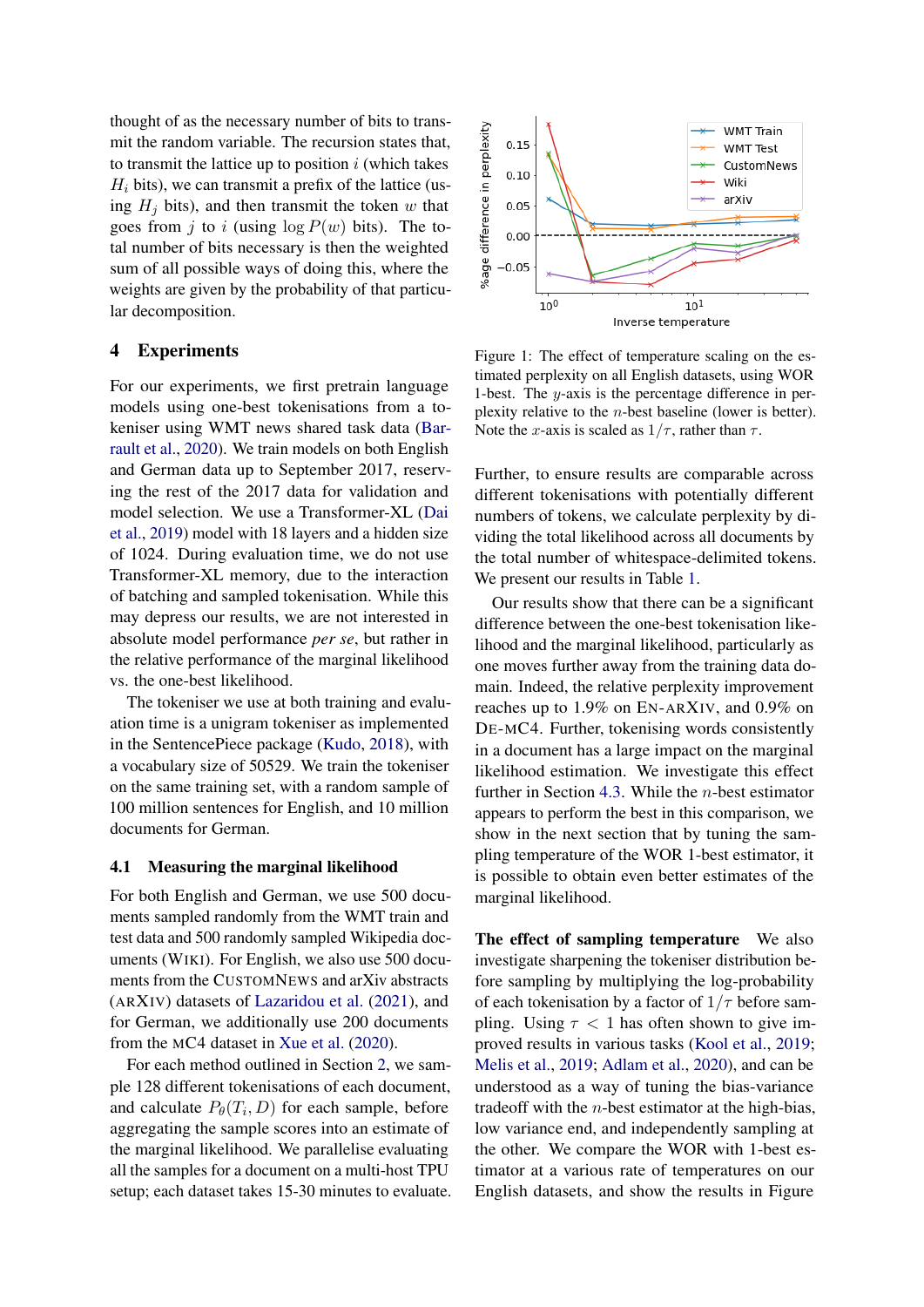<span id="page-5-1"></span>

|         |                          |        | Consistent tokenization |            |           |           | Inconsistent tokenization |            |           |  |
|---------|--------------------------|--------|-------------------------|------------|-----------|-----------|---------------------------|------------|-----------|--|
|         |                          | WR     | WOR                     | WOR 1-best | $n$ -best | <b>WR</b> | <b>WOR</b>                | WOR 1-best | $n$ -best |  |
| English | WMT train $(16.49)$      | 16.59  | 16.58                   | 16.48      | 16.47     | 16.81     | 16.79                     | 16.48      | 16.48     |  |
|         | WMT test (22.62)         | 22.73  | 22.72                   | 22.59      | 22.56     | 23.07     | 23.01                     | 22.60      | 22.58     |  |
|         | CUSTOMNEWS (37.09)       | 37.11  | 37.12                   | 36.93      | 36.88     | 37.90     | 37.89                     | 37.03      | 36.95     |  |
|         | WIKI (60.22)             | 61.09  | 61.02                   | 59.82      | 59.71     | 63.37     | 63.33                     | 60.06      | 59.92     |  |
|         | ARXIV (179.20)           | 176.38 | 176.11                  | 175.87     | 175.98    | 179.76    | 179.74                    | 177.52     | 176.90    |  |
|         |                          |        |                         |            |           |           |                           |            |           |  |
| German  | <b>WMT</b> train (31.84) | 32.51  | 32.58                   | 31.80      | 31.77     | 33.04     | 33.12                     | 31.80      | 31.78     |  |
|         | WMT test (37.16)         | 37.68  | 38.16                   | 37.12      | 37.08     | 38.87     | 38.91                     | 37.13      | 37.09     |  |
|         | WIKI (66.08)             | 69.44  | 69.30                   | 65.86      | 65.63     | 72.37     | 72.41                     | 66.01      | 65.78     |  |
|         | MC4 (194.02)             | 206.89 | 207.15                  | 192.84     | 192.21    | 219.63    | 219.19                    | 193.68     | 192.87    |  |

Table 1: Comparing the different estimators of model marginal perplexity on evaluation sets. The number in brackets represents the one-best tokenisation perplexity. Consistent vs. inconsistent tokenisation refers to whether we tokenise each appearance of a whitespace-delimited type consistently in a document or not.

[1.](#page-4-1) One can see that it is possible to improve on the n-best estimator by trading some bias for variance, and this can result in a better estimate of the marginal, especially for out of domain datasets.

#### 4.2 Tokeniser entropy and the marginal gap

Next, we investigate what causes the gap between marginal likelihood and one-best likelihood, and whether there are easily measurable factors that might predict this difference. We hypothesise that, the more uncertain the tokeniser is, the bigger this gap becomes. We pool together the documents in all our evaluation sets, and test whether there is a correlation between tokeniser entropy and marginal gap. Our results, shown in Figure [2,](#page-6-0) demonstrate that there is a correlation between entropy and the marginal gap (Spearman  $r = 0.57$  for English, 0.49 for German); interestingly, it appears that high tokeniser entropy is predictive of a bigger marginal gap, but large marginal gaps are possible even if the tokeniser has low entropy.

## <span id="page-5-0"></span>4.3 Analysing the caching behaviour of language models

Our results show that tokenising word types consistently within a document leads to significantly tighter estimates of the marginal likelihood compared to independently tokenising input tokens. We analyse this phenomenon in this section, by investigating the loss language models assign to repeated tokens in a document, conditioned on whether the token appears in the same tokenised form or not.

Concretely, let  $w_1, \ldots, w_m$  be the whitespacedelimited words in a document D, and let  $\mathcal{T}_1, \ldots, \mathcal{T}_n$  be the sampled tokenisations of the document. Each word  $w_i$  appears as a token sequence

<span id="page-5-2"></span>

|                                         |      | All words   |     | Multi-token words                |  |     |  |  |
|-----------------------------------------|------|-------------|-----|----------------------------------|--|-----|--|--|
|                                         |      | First $(1)$ | (2) | First $(1)$                      |  | (2) |  |  |
| WMT Tr 3.88 2.59 17.01 10.73 4.07 21.11 |      |             |     |                                  |  |     |  |  |
| WMT Te 4.19 2.59 16.69 12.15 4.11 20.40 |      |             |     |                                  |  |     |  |  |
| <b>CNEWS</b>                            |      |             |     | 6.31 2.99 16.19 17.01 4.88 20.36 |  |     |  |  |
| <b>WIKI</b>                             |      |             |     | 7.84 3.62 16.54 17.80 5.63 19.81 |  |     |  |  |
| <b>ARXIV</b>                            | 9.94 |             |     | 3.97 14.93 17.56 5.41 18.03      |  |     |  |  |

Table 2: Investigating the caching ability of language models. For words which appear multiple times with different tokenisations, we show the average loss of the first occurrence of that word, of subsequent occurrences of that word with the same tokenisation (1), and subsequent occurrences of that word in a different tokenisation (2). WMT Tr and WMT Te are the WMT training and test evaluation sets respectively.

 $T_{w_i} = \langle t^1_{w_i} \dots t^{n_i}_{w_i} \rangle$ , and each sampled tokenisation  $\mathcal{T}_i$  can have different token sequences  $T^i_{w_i}$  for the same underlying word. We look for words  $w_k \in (w_i, \ldots, w_n)$  such that:

- 1. For some tokenisation  $T_i$  of  $w_i$ , for some  $l <$ k,  $w_l = w_k$  and  $T_{w_k}^i = T_{w_l}^i$  (the word has appeared before with the same tokenisation).
- 2. For some other tokenisation  $T_i$ , for all  $l < k$ such that  $w_l = w_k$ ,  $T_{w_k}^j \neq T_{w_l}^j$  (all previous occurrences of this word in the document were tokenised differently).

We then calculate  $P_{\theta}(w_k|w_{< k})$  for each tokenisation  $\mathcal{T}_i$  (by summing the scores of the tokens in  $w_k$ ), and microaverage separately the loss for tokenisations which fulfill condition (1) and condition (2). The microaveraged loss for (1) represents the language model being able to copy the word as a sequence of tokens from its memory, while the microaveraged loss for (2) represents the model having to generate the word afresh as a new sequence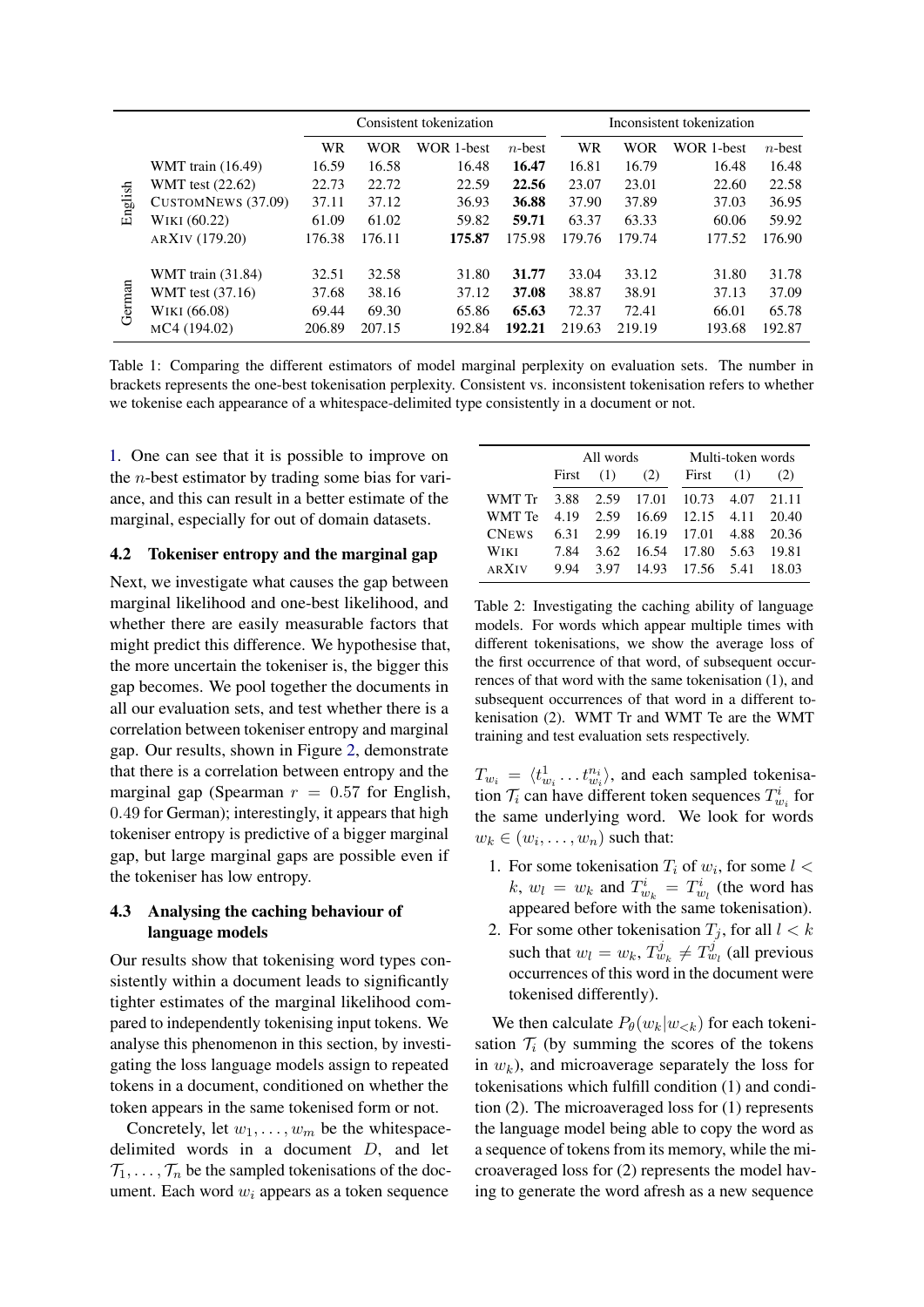<span id="page-6-0"></span>

Figure 2: The correlation between entropy per token and the marginal gap per token in nats (not in perplexity), categorised by evaluation dataset. Some data points which extend beyond the right of the graph are trucated; they follow the same trend.

of tokens. By comparing the loss of words paired in this way, we can control for extra confounding factors (such as token unigram probability), and isolate the ability of the language model to recognise whether different token sequences correspond to the same underlying form.

We show our results for our various datasets, together with selected subsets of words, in Table [2.](#page-5-2) We see that, if the language model sees a word after already seeing it in the same tokenisation, its loss is significantly lower than the loss associated with the first time the word is seen (as was also reported in [Lazaridou et al.](#page-9-3) [\(2021\)](#page-9-3)). However, this ability is strongly tied to the exact tokenisation of the word: if it appears again, but in a different tokenisation, then its loss can in fact be even greater.

#### 4.4 How many samples are necessary?

Next, we investigate how many samples are necessary to obtain an accurate estimate of the marginal likelihood. We experiment on the EN-ARXIV

<span id="page-6-1"></span>

Figure 3: The performance of the *n*-best marginal likelihood estimator on the ARXIV evaluation set as we vary the number of samples, taken in order of  $Q(T|D)$ in orange and  $P_{\theta}(T, D)$  in blue.

dataset, as this showed the biggest relative improvement between the marginal likelihood and the onebest likelihood. We take the samples from our *n*-best estimator with  $n = 128$ , and incrementally sum the samples (which are given in decreasing order of likelihood under the tokeniser) to simulate having smaller  $n$ . As an oracle experiment to to see how many samples contribute significantly to the marginal likelihood, we also order the samples by their language model scores (i.e. we order according to  $P_{\theta}(T, D)$  rather than  $Q(T|D)$ ) before taking the incremental sum. We show the results in Figure [3.](#page-6-1) Our results show that, although ostensibly many samples are necessary to estimate the marginal likelihood accurately, only very few samples (in the order of 5) actually contribute significantly.

In practical terms, our results suggest that one needs to take many samples with current tokenisers to accurately estimate the marginal likelihood, but that many of these samples are not effective. We therefore believe that a prerequisite for more widespread adoption of marginal likelihood as an evaluation metric is tokenisers that better fit the language model posterior over tokenisations. Current tokenisers make very strong independence assumptions to make learning and inference tractable, and we believe there is significant scope to design tokenisers which relax these assumptions.

### 5 Related Work

#### 5.1 Tokenisation and segmentation

Unsupervised word segmentation has a long and illustrious history. The earliest motivations were in information retrieval, and the motivation was that collapsing a set of related query terms might help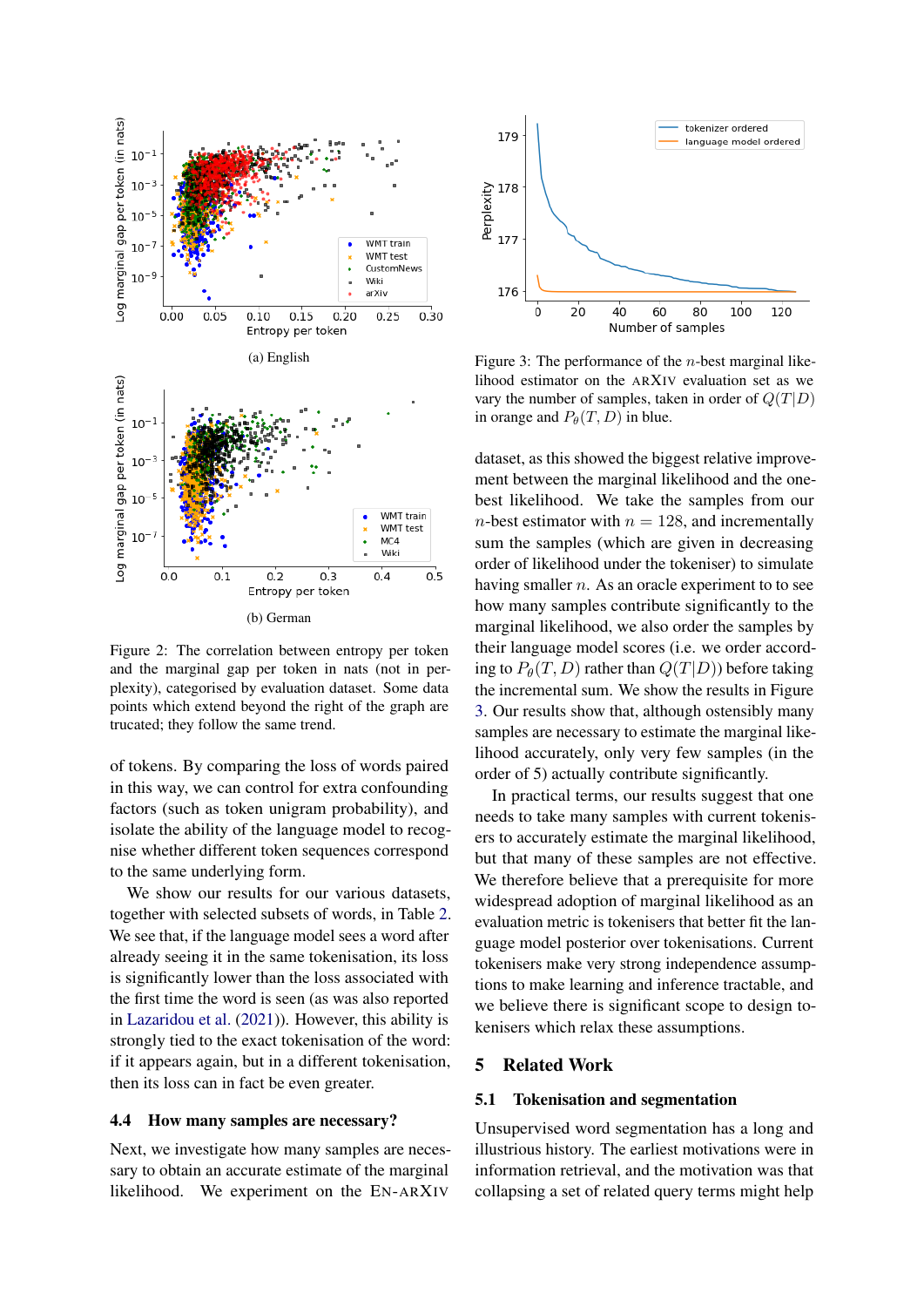smooth counts over each of those terms individually and result in better retrieval results. The earliest approaches, such as the Porter stemmer [\(Porter,](#page-9-11) [1997\)](#page-9-11), were rule-based. However, the power of data-driven statistical methods quickly became apparent, and tools such as Morfessor [\(Virpioja et al.,](#page-10-2) [2013\)](#page-10-2) used likelihood-based objectives, typically with Bayesian smoothing methods (see also [Gold](#page-9-4)[water et al.](#page-9-4)  $(2011)$ , to induce segmentations.

[Sennrich et al.](#page-10-0) [\(2016\)](#page-10-0) used a different algorithm to induce segmentations: byte-pair encoding [\(Gage,](#page-9-12) [1994\)](#page-9-12). Originally designed as a data compression algorithm, BPE tokenisers are now some of the predominantly used tokenisation methods. Alternative approaches, such as WordPiece [\(Schuster and](#page-10-3) [Nakajima,](#page-10-3) [2012\)](#page-10-3) and SentencePiece [\(Kudo,](#page-9-0) [2018\)](#page-9-0), explicitly use a language modelling objective to induce a token lexicon. Previous methods have used train-time tokenisation randomisation as a regularisation aid [\(Kudo,](#page-9-0) [2018;](#page-9-0) [Provilkov et al.,](#page-9-13) [2020\)](#page-9-13), but still use the one-best tokenisation at test time.

Another strand of work has investigated whether tokenisers that caputre linguistic morphology can improve language models. [Bostrom and Durrett](#page-8-0) [\(2020\)](#page-8-0) showed that unigram and BPE tokenisers for English and Japanese have low recall on recovering linguistic segments, since many morphologically complex words are treated as a single token. Linguistically aligned tokenisers have been shown to result in better language model perplexity [\(Schwartz et al.,](#page-10-4) [2020;](#page-10-4) [Park et al.,](#page-9-14) [2021\)](#page-9-14) and better downstream task performance [\(Alkaoud and](#page-8-6) [Syed,](#page-8-6) [2020\)](#page-8-6), especially for morphologically rich languages. These experiments also use one-best tokenisation at test time.

Rather than considering one-best or stochastic samples of tokenisations, one can use entire segmentation lattices as input to a model. This approach has been considered for morphological tagging [\(Seker and Tsarfaty,](#page-10-5) [2020\)](#page-10-5), parsing [\(Goldberg](#page-9-15) [and Tsarfaty,](#page-9-15) [2008\)](#page-9-15), and spoken intent recognition [\(Ladhak et al.,](#page-9-16) [2016\)](#page-9-16), among others.

#### 5.2 Tokenisation-free approaches

An alternative approach to inducing a tokenisation is to decompose input sequences into well-defined orthographic units, such as characters. These approaches circumvent the problem of inducing a lexicon, and have been used for text classification [\(Conneau et al.,](#page-8-7) [2017\)](#page-8-7), language modelling [\(Al-Rfou et al.,](#page-8-8) [2019\)](#page-8-8), machine translation [\(Lee](#page-9-17)

[et al.,](#page-9-17) [2017\)](#page-9-17), and word representation [\(Cao and Rei,](#page-8-9) [2016\)](#page-8-9). One downside is that dependency lengths become longer on the character-level, and lexical information has to be memorised by the compositional machinery of the model. For this reason, traditionally fully character-based approaches did not perform as well as their token-level counterparts, although recent progress suggests this may change soon [\(Choe et al.,](#page-8-10) [2019;](#page-8-10) [Clark et al.,](#page-8-11) [2021\)](#page-8-11). There also exist approaches which mix characterlevel and segment-level approaches [\(Buckman and](#page-8-12) [Neubig,](#page-8-12) [2018;](#page-8-12) [Kawakami et al.,](#page-9-18) [2019;](#page-9-18) [He et al.,](#page-9-19) [2020\)](#page-9-19), although these segmental language models require more complex inference procedures.

### 6 Conclusion

In this paper, we argue for using model marginal likelihood over tokenisations as an evaluation metric for language models, rather than one-best tokenisation likelihood. We introduce practical lowvariance estimators for measuring the marginal likelihood, and demonstrate that there can be significant difference between the marginal and the onebest likelihoods, particularly on strongly out-ofdomain evaluation sets. Evaluating with marginal likelihood thus goes some way toward loosening the bottleneck imposed by tokeniser quality in the currently dominant language modelling paradigm, and our results suggest that the field may be underestimating the generalisation capability of modern language models. We further demonstrate that tokeniser entropy is a good predictor of this "marginal gap", suggesting that tokeniser entropy, especially when out-of-domain, can be a guide to the number of samples needed for evaluation.

More broadly, our experiments suggest that the field should continue seeking better ways to incorporate tokenisation into end-to-end language modelling. Sampling from the tokeniser during training is an obvious possibility; alternatively, one could incorporate the segmentation lattice into the model directly, which has been beneficial for parsing morphologically rich languages [\(Goldberg and](#page-9-15) [Tsarfaty,](#page-9-15) [2008;](#page-9-15) [Tsarfaty et al.,](#page-10-6) [2020\)](#page-10-6). Further, developing more contextual tokenisers which make fewer independence assumptions can also result in both better language models trained on their onebest tokenisation, and better evaluation estimates of the marginal likelihood with fewer samples.

We conduct experiments on German and English corpora in this paper. However, these two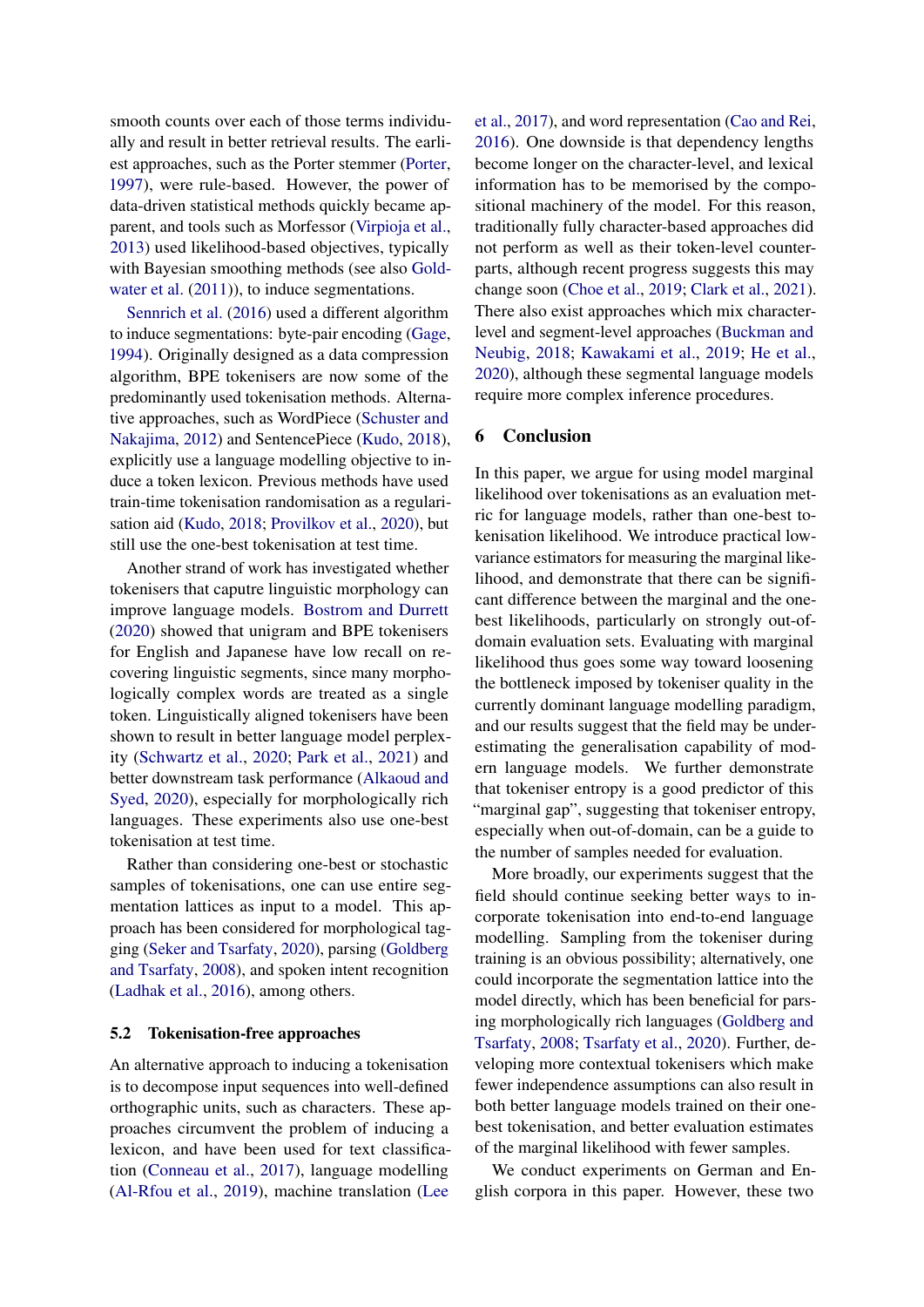languages are only a small sample in the full space of language typology. English is a morphologically impoverished language, and while German compounding and inflection offer some additional challenges, many languages have more complex patterns of word formation and inflection. We believe that estimating marginal likelihood will be important for morphologically richer languages, where tokenisation makes a bigger difference [\(Gerz](#page-9-20) [et al.,](#page-9-20) [2018;](#page-9-20) [Mielke et al.,](#page-9-21) [2019\)](#page-9-21).

Finally, improved understanding of the interaction between tokenisation and language modelling has implications for evaluating language models on both downstream tasks and language generation tasks. Evidence has shown that gains in language modelling, as measured in perplexity, often lead to improvements in downstream task performance [\(Radford et al.,](#page-10-7) [2019\)](#page-10-7). It would be instructive to extend our marginal likelihood approach to downstream task evaluation. On generation tasks, since the tokeniser affects language model training but is only implicitly used when sampling (via the tokeniser vocabulary), the effect of tokenisation algorithms requires careful investigation.

#### Acknowledgements

The authors would like to thank Dani Yogatama and the rest of the Language group at DeepMind for comments and discussion, Gábor Melis and Phil Blunsom for comments on an earlier draft, and Mark Rowland for clarification remarks on sampling without replacement. We would also like to thank our anonymous reviewers.

#### References

- <span id="page-8-5"></span>Ben Adlam, Jasper Snoek, and Samuel L. Smith. 2020. [Cold posteriors and aleatoric uncertainty.](http://arxiv.org/abs/2008.00029)
- <span id="page-8-8"></span>Rami Al-Rfou, Dokook Choe, Noah Constant, Mandy Guo, and Llion Jones. 2019. [Character-level lan](https://doi.org/10.1609/aaai.v33i01.33013159)[guage modeling with deeper self-attention.](https://doi.org/10.1609/aaai.v33i01.33013159) *Proceedings of the AAAI Conference on Artificial Intelligence*, 33(01):3159–3166.
- <span id="page-8-6"></span>Mohamed Alkaoud and Mairaj Syed. 2020. On the importance of tokenization in Arabic embedding models. In *Proceedings of the Fifth Arabic Natural Language Processing Workshop (WANLP*, pages 119– 129.
- <span id="page-8-3"></span>Loïc Barrault, Magdalena Biesialska, Ondřej Bojar, Marta R. Costa-jussà, Christian Federmann, Yvette Graham, Roman Grundkiewicz, Barry Haddow, Matthias Huck, Eric Joanis, Tom Kocmi, Philipp

Koehn, Chi-kiu Lo, Nikola Ljubešic, Christof ´ Monz, Makoto Morishita, Masaaki Nagata, Toshiaki Nakazawa, Santanu Pal, Matt Post, and Marcos Zampieri. 2020. [Findings of the 2020 conference on](https://www.aclweb.org/anthology/2020.wmt-1.1) [machine translation \(WMT20\).](https://www.aclweb.org/anthology/2020.wmt-1.1) In *Proceedings of the Fifth Conference on Machine Translation*, pages 1–55, Online. Association for Computational Linguistics.

- <span id="page-8-0"></span>Kaj Bostrom and Greg Durrett. 2020. [Byte pair encod](https://doi.org/10.18653/v1/2020.findings-emnlp.414)[ing is suboptimal for language model pretraining.](https://doi.org/10.18653/v1/2020.findings-emnlp.414) In *Findings of the Association for Computational Linguistics: EMNLP 2020*, pages 4617–4624, Online. Association for Computational Linguistics.
- <span id="page-8-2"></span>Aleksandar Botev, Bowen Zheng, and David Barber. 2017. [Complementary Sum Sampling for Likeli](http://proceedings.mlr.press/v54/botev17a.html)[hood Approximation in Large Scale Classification.](http://proceedings.mlr.press/v54/botev17a.html) In *Proceedings of the 20th International Conference on Artificial Intelligence and Statistics*, volume 54 of *Proceedings of Machine Learning Research*, pages 1030–1038, Fort Lauderdale, FL, USA. PMLR.
- <span id="page-8-12"></span>Jacob Buckman and Graham Neubig. 2018. Neural lattice language models. *Transactions of the Association for Computational Linguistics*.
- <span id="page-8-1"></span>Yuri Burda, Roger B. Grosse, and Ruslan Salakhutdinov. 2016. [Importance weighted autoencoders.](http://arxiv.org/abs/1509.00519) In *4th International Conference on Learning Representations, ICLR 2016, San Juan, Puerto Rico, May 2-4, 2016, Conference Track Proceedings*.
- <span id="page-8-9"></span>Kris Cao and Marek Rei. 2016. [A joint model for word](https://doi.org/10.18653/v1/W16-1603) [embedding and word morphology.](https://doi.org/10.18653/v1/W16-1603) In *Proceedings of the 1st Workshop on Representation Learning for NLP*, pages 18–26, Berlin, Germany. Association for Computational Linguistics.
- <span id="page-8-10"></span>Dokook Choe, Rami Al-Rfou, Mandy Guo, Heeyoung Lee, and Noah Constant. 2019. [Bridging](http://arxiv.org/abs/1908.10322) [the gap for tokenizer-free language models.](http://arxiv.org/abs/1908.10322) *CoRR*, abs/1908.10322.
- <span id="page-8-11"></span>Jonathan H. Clark, Dan Garrette, Iulia Turc, and John Wieting. 2021. [CANINE: pre-training an efficient](http://arxiv.org/abs/2103.06874) [tokenization-free encoder for language representa](http://arxiv.org/abs/2103.06874)[tion.](http://arxiv.org/abs/2103.06874) *CoRR*, abs/2103.06874.
- <span id="page-8-7"></span>Alexis Conneau, Holger Schwenk, Loïc Barrault, and Yann Lecun. 2017. [Very deep convolutional net](https://www.aclweb.org/anthology/E17-1104)[works for text classification.](https://www.aclweb.org/anthology/E17-1104) In *Proceedings of the 15th Conference of the European Chapter of the Association for Computational Linguistics: Volume 1, Long Papers*, pages 1107–1116, Valencia, Spain. Association for Computational Linguistics.
- <span id="page-8-4"></span>Zihang Dai, Zhilin Yang, Yiming Yang, Jaime Carbonell, Quoc Le, and Ruslan Salakhutdinov. 2019. [Transformer-XL: Attentive language models beyond](https://doi.org/10.18653/v1/P19-1285) [a fixed-length context.](https://doi.org/10.18653/v1/P19-1285) In *Proceedings of the 57th Annual Meeting of the Association for Computational Linguistics*, pages 2978–2988, Florence, Italy. Association for Computational Linguistics.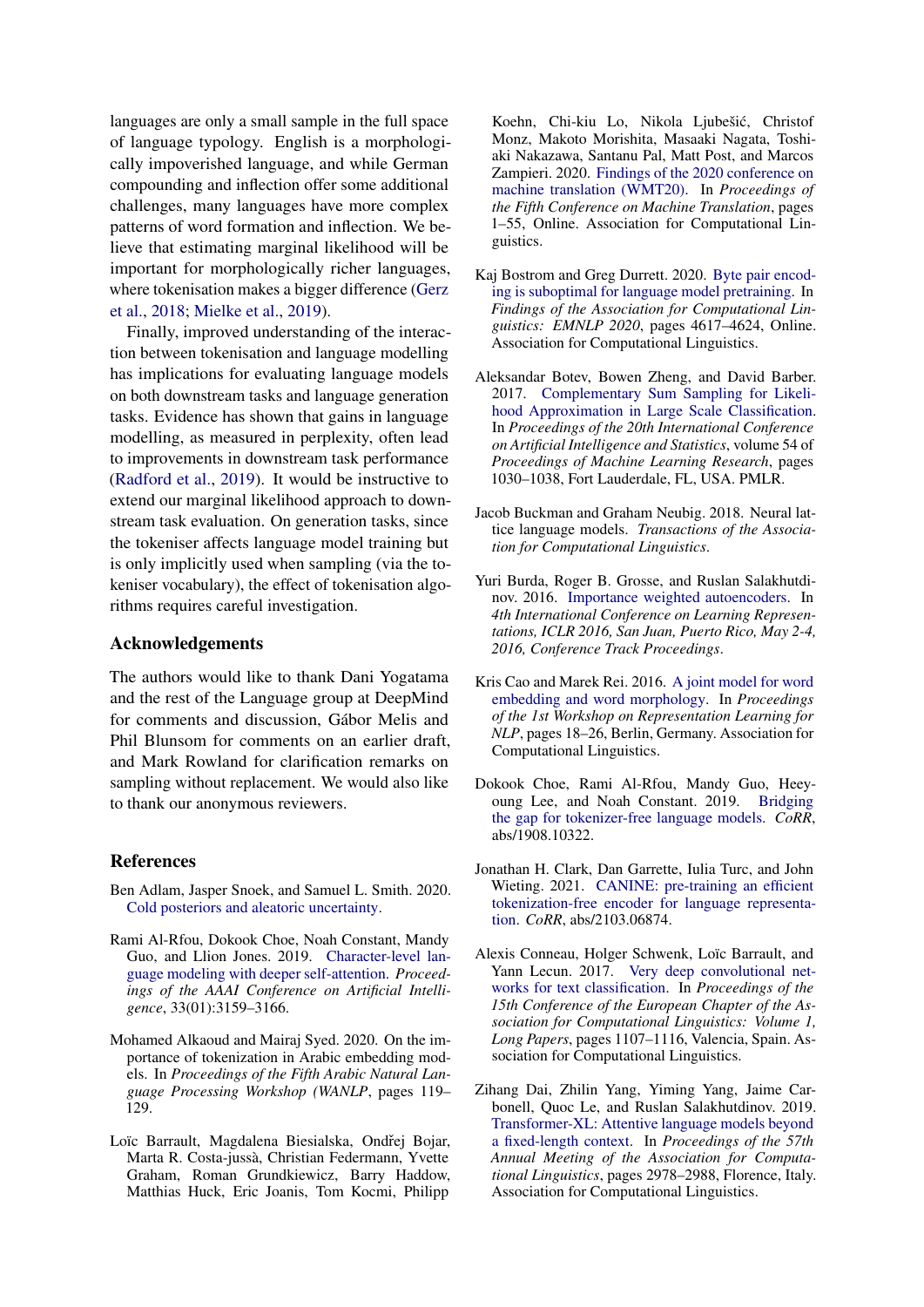- <span id="page-9-1"></span>Christopher Dyer. 2010. *A Formal Model of Ambiguity and its Applications in Machine Translation*. Ph.D. thesis, University of Maryland.
- <span id="page-9-12"></span>Philip Gage. 1994. A new algorithm for data compression. *C Users J.*, 12(2):23–38.
- <span id="page-9-20"></span>Daniela Gerz, Ivan Vulic, Edoardo Maria Ponti, Roi ´ Reichart, and Anna Korhonen. 2018. [On the relation](https://doi.org/10.18653/v1/D18-1029) [between linguistic typology and \(limitations of\) mul](https://doi.org/10.18653/v1/D18-1029)[tilingual language modeling.](https://doi.org/10.18653/v1/D18-1029) In *Proceedings of the 2018 Conference on Empirical Methods in Natural Language Processing*, pages 316–327, Brussels, Belgium. Association for Computational Linguistics.
- <span id="page-9-15"></span>Yoav Goldberg and Reut Tsarfaty. 2008. [A single gen](https://www.aclweb.org/anthology/P08-1043)[erative model for joint morphological segmentation](https://www.aclweb.org/anthology/P08-1043) [and syntactic parsing.](https://www.aclweb.org/anthology/P08-1043) In *Proceedings of ACL-08: HLT*, pages 371–379, Columbus, Ohio. Association for Computational Linguistics.
- <span id="page-9-4"></span>Sharon Goldwater, Thomas L. Griffiths, and Mark Johnson. 2011. [Producing power-law distributions](http://jmlr.org/papers/v12/goldwater11a.html) [and damping word frequencies with two-stage lan](http://jmlr.org/papers/v12/goldwater11a.html)[guage models.](http://jmlr.org/papers/v12/goldwater11a.html) *Journal of Machine Learning Research*, 12(68):2335–2382.
- <span id="page-9-19"></span>Xuanli He, Gholamreza Haffari, and Mohammad Norouzi. 2020. [Dynamic programming encoding](https://doi.org/10.18653/v1/2020.acl-main.275) [for subword segmentation in neural machine trans](https://doi.org/10.18653/v1/2020.acl-main.275)[lation.](https://doi.org/10.18653/v1/2020.acl-main.275) In *Proceedings of the 58th Annual Meeting of the Association for Computational Linguistics*, pages 3042–3051, Online. Association for Computational Linguistics.
- <span id="page-9-6"></span>D. Hernando, V. Crespi, and G. Cybenko. 2005. [Effi](https://doi.org/10.1109/TIT.2005.850223)[cient computation of the hidden markov model en](https://doi.org/10.1109/TIT.2005.850223)[tropy for a given observation sequence.](https://doi.org/10.1109/TIT.2005.850223) *IEEE Transactions on Information Theory*, 51(7):2681–2685.
- <span id="page-9-8"></span>Velimir M. Ilic. 2011. [Entropy semiring forward](http://arxiv.org/abs/1108.0347)[backward algorithm for HMM entropy computation.](http://arxiv.org/abs/1108.0347) *CoRR*, abs/1108.0347.
- <span id="page-9-18"></span>Kazuya Kawakami, Chris Dyer, and Phil Blunsom. 2019. [Learning to discover, ground and use words](https://doi.org/10.18653/v1/P19-1645) [with segmental neural language models.](https://doi.org/10.18653/v1/P19-1645) In *Proceedings of the 57th Annual Meeting of the Association for Computational Linguistics*, pages 6429–6441, Florence, Italy. Association for Computational Linguistics.
- <span id="page-9-5"></span>Wouter Kool, Herke Van Hoof, and Max Welling. 2019. [Stochastic beams and where to find them: The](http://proceedings.mlr.press/v97/kool19a.html) [Gumbel-top-k trick for sampling sequences with](http://proceedings.mlr.press/v97/kool19a.html)[out replacement.](http://proceedings.mlr.press/v97/kool19a.html) In *Proceedings of the 36th International Conference on Machine Learning*, volume 97 of *Proceedings of Machine Learning Research*, pages 3499–3508. PMLR.
- <span id="page-9-0"></span>Taku Kudo. 2018. [Subword regularization: Improving](https://doi.org/10.18653/v1/P18-1007) [neural network translation models with multiple sub](https://doi.org/10.18653/v1/P18-1007)[word candidates.](https://doi.org/10.18653/v1/P18-1007) In *Proceedings of the 56th Annual Meeting of the Association for Computational Linguistics (Volume 1: Long Papers)*, pages 66–75, Melbourne, Australia. Association for Computational Linguistics.
- <span id="page-9-16"></span>Faisal Ladhak, Ankur Gandhe, Markus Dreyer, Lambert Mathias, Ariya Rastrow, and Björn Hoffmeister. 2016. [Latticernn: Recurrent neural networks over](https://doi.org/10.21437/Interspeech.2016-1583) [lattices.](https://doi.org/10.21437/Interspeech.2016-1583) In *Interspeech 2016*, pages 695–699.
- <span id="page-9-3"></span>Angeliki Lazaridou, Adhiguna Kuncoro, Elena Gribovskaya, Devang Agrawal, Adam Liska, Tayfun Terzi, Mai Gimenez, Cyprien de Masson d'Autume, Sebastian Ruder, Dani Yogatama, Kris Cao, Tomas Kocisky, Susannah Young, and Phil Blunsom. 2021. [Pitfalls of static language modelling.](http://arxiv.org/abs/2102.01951)
- <span id="page-9-17"></span>Jason Lee, Kyunghyun Cho, and Thomas Hofmann. 2017. [Fully character-level neural machine trans](https://doi.org/10.1162/tacl_a_00067)[lation without explicit segmentation.](https://doi.org/10.1162/tacl_a_00067) *Transactions of the Association for Computational Linguistics*, 5:365–378.
- <span id="page-9-9"></span>Zhifei Li and Jason Eisner. 2009. [First- and second](https://www.aclweb.org/anthology/D09-1005)[order expectation semirings with applications to](https://www.aclweb.org/anthology/D09-1005) [minimum-risk training on translation forests.](https://www.aclweb.org/anthology/D09-1005) In *Proceedings of the 2009 Conference on Empirical Methods in Natural Language Processing*, pages 40–51, Singapore. Association for Computational Linguistics.
- <span id="page-9-2"></span>David J. C. MacKay. 2003. [Information theory, infer](http://www.inference.phy.cam.ac.uk/mackay/itila/)[ence, and learning algorithms.](http://www.inference.phy.cam.ac.uk/mackay/itila/)
- <span id="page-9-7"></span>Gideon Mann and Andrew McCallum. 2007. [Efficient](https://www.aclweb.org/anthology/N07-2028) [computation of entropy gradient for semi-supervised](https://www.aclweb.org/anthology/N07-2028) [conditional random fields.](https://www.aclweb.org/anthology/N07-2028) In *Human Language Technologies 2007: The Conference of the North American Chapter of the Association for Computational Linguistics; Companion Volume, Short Papers*, pages 109–112, Rochester, New York. Association for Computational Linguistics.
- <span id="page-9-10"></span>Gábor Melis, Charles Blundell, Tomáš Kočiský, Karl Moritz Hermann, Chris Dyer, and Phil Blunsom. 2019. [Pushing the bounds of dropout.](https://openreview.net/forum?id=rklwwo05Ym)
- <span id="page-9-21"></span>Sabrina J. Mielke, Ryan Cotterell, Kyle Gorman, Brian Roark, and Jason Eisner. 2019. [What kind of lan](https://doi.org/10.18653/v1/P19-1491)[guage is hard to language-model?](https://doi.org/10.18653/v1/P19-1491) In *Proceedings of the 57th Annual Meeting of the Association for Computational Linguistics*, pages 4975–4989, Florence, Italy. Association for Computational Linguistics.
- <span id="page-9-14"></span>Hyunji Hayley Park, Katherine J. Zhang, Coleman Haley, Kenneth Steimel, Han Liu, and Lane Schwartz. 2021. Morphology matters: A multilingual language modeling analysis. *Transactions of the Association for Computational Linguistics*, 9:261–276.
- <span id="page-9-11"></span>M. F. Porter. 1997. *An Algorithm for Suffix Stripping*, page 313–316. Morgan Kaufmann Publishers Inc., San Francisco, CA, USA.
- <span id="page-9-13"></span>Ivan Provilkov, Dmitrii Emelianenko, and Elena Voita. 2020. [BPE-dropout: Simple and effective subword](https://doi.org/10.18653/v1/2020.acl-main.170) [regularization.](https://doi.org/10.18653/v1/2020.acl-main.170) In *Proceedings of the 58th Annual Meeting of the Association for Computational Linguistics*, pages 1882–1892, Online. Association for Computational Linguistics.